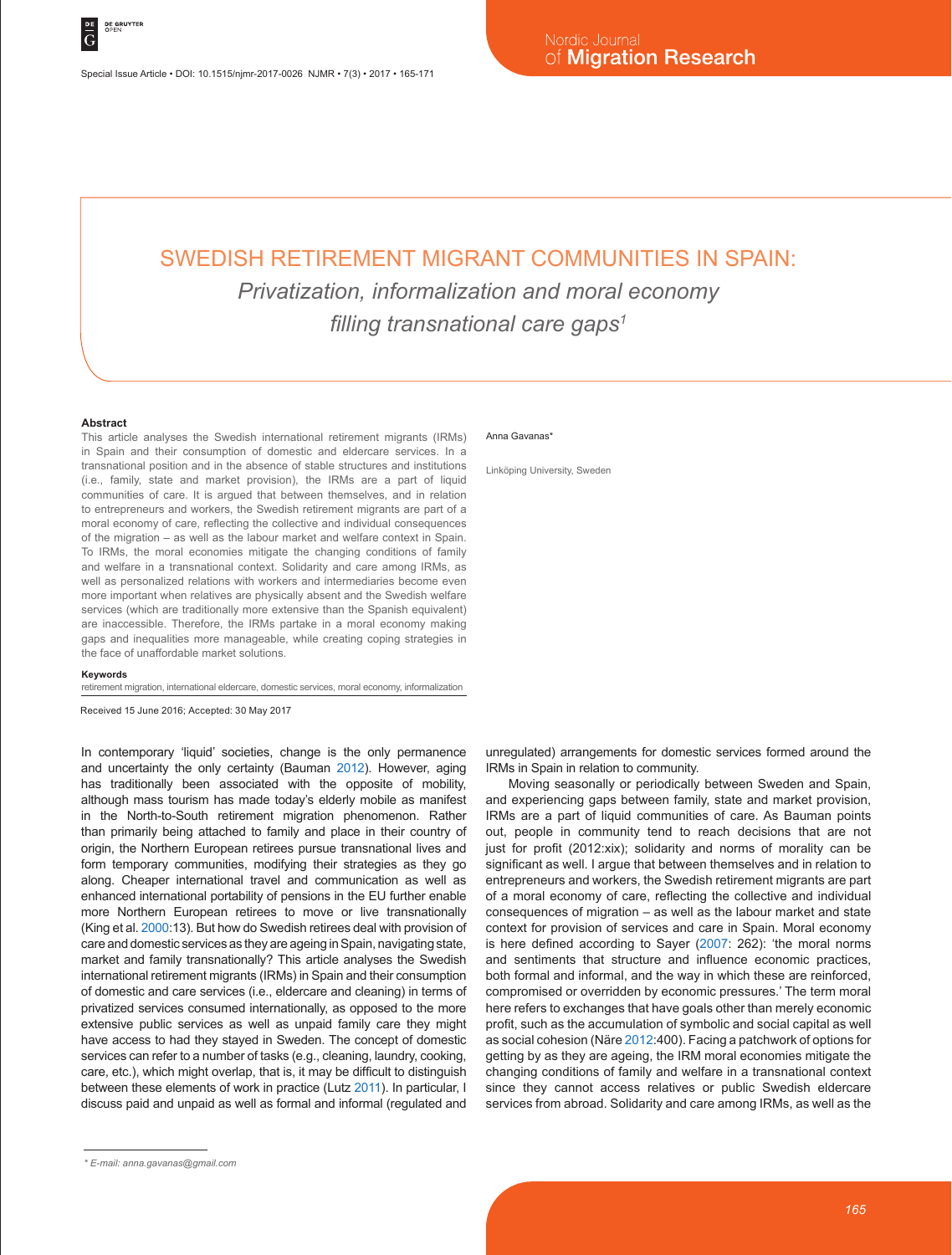personalized relations with workers and intermediaries, form a moral economy making increasing international gaps and inequalities more manageable, while creating coping strategies when full reliance on market provision is unaffordable.

The moral economy framework highlights the social commitments and obligations, and the ways in which they grapple with the erosive tendencies of economic processes (Bolton & Laaser 2013: 510). Using a moral economy approach to the social and consumption strategies of IRMs allows me to 'connect the analysis of radical political economy, the (a)morality of markets under liberal capitalism and the lived reality of everyday work situation for a range of people' (Bolton & Laaser 2013:511). Taking place within the home and symbolically charged 'family' (where the gendered metaphors of (grand)parent-child relations are associated with certain household/ care tasks), domestic and homebased eldercare services illustrate how the emotional aspects of work may play into the labour process itself (Näre 2012, Aguirre 2013, Anderson 2000, Lutz 2011). The service and care economy around IRMs (and particularly domestic and care services) illuminates how the market is a social and political construction that is being shaped and re-shaped by social, political and moral struggles and mediated by institutions, individuals and communities. In other words, the actors' reflections, norms and practices and social connections shape, and are shaped by, national and international markets.

In this article, first, I identify the gaps in provision, between state, family and market. Secondly, I discuss how these gaps are filled by volunteers, workers and entrepreneurs. Thirdly, I investigate the ways in which these provider-recipient relations are characterised by obligation, gratitude, and respect. Simultaneously, to Swedish IRMs, care and domestic service relations provide a sense of community (as well as an alternative to life in Sweden). In addition, there are also financial aspects to these relations, and as I will demonstrate, among those who participate – some pay a bigger price and fall through the gaps. In what follows, I will provide a background to the privatized transnational care/welfare context of IRMs in Spain. Subsequently, after a brief presentation of method and material, I will demonstrate how IRMs and their care and domestic service providers engage in moral economy – in order to discuss the implications to different parties involved as well as situating them within a wider political economy.

# **Privatization and organizing IRM care between welfare states, markets and family**

Swedish retirees are part of a growing number of Northern European IRMs as well as others (e.g., students, workers, entrepreneurs and job seekers) who reside seasonally or permanently in Southern European destinations – especially in coastal areas in Spain. Among IRMs there is a large variety of socio-economic conditions, health statuses, as well as residential arrangements: those with scarce economic means, as well as from working and lower middle class backgrounds – as well as middle- to upper class IRMs with dual residences in Spain and Sweden (Blaakilde & Nilsson 2013). The transnational lives of Swedish IRMs are situated within and between the Swedish and Spanish welfare states involving different ways of distributing the responsibility for eldercare between state, market and family. Sweden represents one of the highest, and Spain one of the lowest, levels of state funded eldercare provision in Europe (Lister *et al.* 2007; Williams & Gavanas 2008), which makes the Swedish case particularly interesting in terms of care strategies. Due to EU Freedom of Movement rights, the Swedish citizens are free to

reside in Spain. The IRMs may either be seasonal residents in Spain (living up to six months per year in Spain, while being registered as permanent residents and taxpayers in Sweden) or registered as permanent residents in Spain (which means paying taxes in Spain and a special 'living abroad' tax in Sweden called SINK2 ). If IRMs are registered as permanent resident in Spain, they (along with other Swedish citizens) have full access to the Spanish social security system (after five years). If IRMs live in Sweden for more than six months per year and/or keep a permanent residence in Sweden (as opposed to a summer house or 'holiday apartment') they are obligated to pay their taxes in Sweden (which are higher than Spanish ones and may make a difference for those with high incomes). In order to receive continued pension payments, the Swedish retirees receiving their pension abroad are obligated to submit a certification each year to prove that they are still alive.

IRMs, and other Swedish citizens who are seasonal residents, only have rights to emergency care in Spain, but they may also apply for planned care in Spain funded by the Swedish social security system (in case the queue is longer in Sweden). If they fall ill or pass away in Spain and need transportation back to Sweden, the Swedish consulate does not pay the costs.

Eldercare has been increasingly marketized, privatized and cut back in the Northern European welfare states since the 1990s, including Sweden, where an increasing share of providers are run by private companies and paid for privately as well (Meagher and Szebehely 2013). The tax deduced private domestic services (called RUT) have been increasingly used by the elderly, partly replacing previous public provision and IRMs who are registered as tax payers in Sweden (i.e., the majority) have right to these deductions in Spain (Gavanas 2016). In addition, eldercare has been increasingly privatized in the sense of an increasing share of unpaid family care: between 1988 and 2010 the share of Swedish elderly with private help from relatives have increased from 40 to 65 per cent – especially in low income families (Ulmanen 2015).

In Spain, IRMs enter a heavily segmented and insecure labour market as consumers. Since the late 1990s, the Spanish labour market has been characterized by temporary contracts (over 30 per cent), weak unions, an extensive informal economy and low wages; the national minimum wage was 645,30 euros per month at the beginning of my fieldwork in 2013 and 50 per cent of formal employees in Spain earned less than 1,000 euros per month (Ibañez and Léon 2014). High unemployment, above 20 per cent, has been a steady feature during the last three decades. According to the most recent figures from Spanish National Statistics (INE), 23 per cent of all contracts in Spain are temporary, and this number is higher than 30 per cent in touristic and agricultural regions such as Andalucía and the Canary Islands (INE 2012). All these structural features impact the positions of workers who provide services to IRMs, which indirectly impacts the options and strategies of IRMs. For instance, the Swedish IRMs registered as tax payers in Sweden may use Swedish tax deductions in Spain for domestic and care services. IRMs do not generally find it worthwhile to use the Swedish tax deductions (called RUT) for cleaning and care because the rates for both formal and informal domestic services are much lower in Spain as compared to Sweden.

The conditions for ageing in Europe are changing: for IRMs as well as future retirees currently providing services to them. In the words of gerontologists Vincent et al. (2006: 217): 'it appears most likely that a person's "welfare" and "quality of life" in old age will increasingly reflect their individual life course and their achieved material, knowledge, social and entitlement resources. The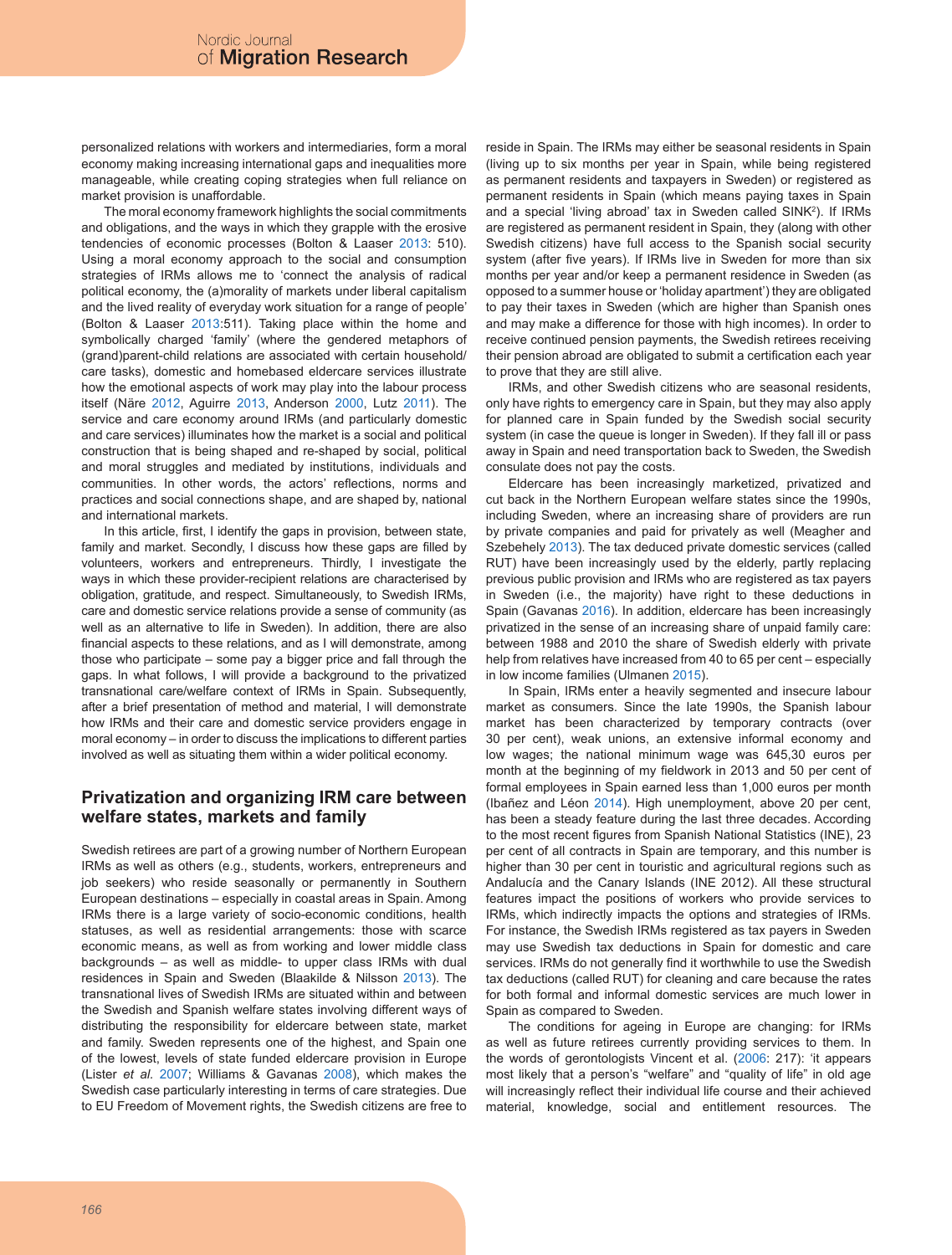complement is that an older person's welfare situation will be less and less a function of the welfare regime in their country or countries of residence'. However, this only applies to a small minority of IRMs in a relatively privileged economic position to pick and choose at an international market. The rest of the IRMs are still tied to the welfare state provision, as they become dependent on extensive eldercare (Gavanas 2016). Thus, when asked how long they intended to stay in Spain, interviewees tended to say that they planned to stay for as long as their health and finances permitted them. For example, Sigrid<sup>3</sup>, a widow in Carejas on the Costa del Sol said:

There is nothing here – there is no *hemtjänst* (home based eldercare). So, you need to get private (services). That's the thing: everyone starts looking around when the clock ticks: 'now it's time, we are moving back home!' It's like you enter safety when you come home to Sweden, that's the thing. You don't get that safety here, you don't. Especially when it comes to those of us (widows and singles) who live alone, that's the thing.

So IRMs, like Sigrid, respond to broader structures and changing regulations as well as changing health and family circumstances, by re-evaluating their situations throughout their migration trajectory and reformulating their strategies. The IRMs tend to re-consider their plans when they reach a point of dependency and face the meagre alternatives in Spain without enough family members around to provide unpaid care. Until then, as we will see below, some IRMs are making themselves consumers of care and domestic services on an international market – without the Swedish state provision. Both seasonal and permanent IRMs may purchase private insurance for a number of reasons: in order to minimize risk (in case something occurs that would require more than their emergency EU health insurance, which every EU citizen has a right to); to ensure shorter queues and higher quality care; or in order to have access to clinics where there is Swedish or English speaking staff. However, private insurance can be very expensive, especially for those with certain health conditions such as diabetes. For instance, whereas the majority of IRMs manage to call upon various transnational resources and re-locate when they can no longer manage independently in Spain, social workers, intermediaries and organization representatives reported of cases where IRMs fall between the gaps and lose control over their lives (Gavanas and Calzada 2016b). For instance, the interviewees working with care and domestic services for IRMs spoke of IRMs who, due to various circumstances and unforeseen events, fall through the gaps and end up isolated with health or alcohol issues and without help from authorities, organizations or social networks.

For retirement migrants (as well as other transnational families), the heavy reliance on unpaid family care in Spain becomes problematic (Hardill et al. 2005). Life in Spain can change abruptly if economic, physical and social resources diminish, and if IRMs gradually reach dependency on eldercare – and/or if their partners and friends pass away. Lack of fluency in the Spanish language (despite learning attempts by many) may cause desperate situations for IRMs who do not return to Sweden: 'When a migrant needs health care or personal support, especially 24-hour care, limited Spanishlanguage skills pose major problems' (Hardill et al. 2005:777). This is particularly important for IRMs with dementia or Alzheimer's. Unless they have the resources to pay privately or have access to unpaid family support, low to medium income IRMs who stay on in Spain rely on charities and volunteer organizations that provide home visits, hospital visits and interpretation (Hardill et al. 2005) – or support from fellow IRMs.

The privately hired carers and domestic workers who provide domestic services to IRMs are Spanish and Nordic citizens as well as third country nationals, mostly from South America.<sup>4</sup> IRM consumption is surrounded by a long-standing tourist infrastructure (Woube 2014) and a Nordic labour market where companies related to tourism, property or health is managed by, and hiring, Scandinavian speaking staff (Breivik 2015:37). There is a clear segmentation dividing domestic services and providers in terms of gender, language and national background (Gavanas and Calzada 2016a). Low-skilled work such as cleaning and domestic services are generally carried out by Spaniards or South American workers, whereas the Scandinavian migrant workers manage and carry out eldercare services, where IRMs (who tend not to speak fluent Spanish) require Swedish speaking intermediaries or providers.

## **Method and Material**

This article is based on the project 'Swedish retirement migrants in Spain' (2013–2015), which investigates the relations between IRMs, those who provide their services and the consequences to work and care in the Ageing Europe. Semi-structured interviews were carried out with 80 IRMs, 120 workers/entrepreneurs (87 workers and 43 entrepreneurs who carry out IRM related services) as well as 20 experts (public and organization officials and specialized media). Among workers/entrepreneurs, 69 workers in the private sector, 18 workers in the public sector and 43 entrepreneurs were interviewed. IRM interviews were made with individuals, couples or groups, while most interviews with workers/entrepreneurs were carried out individually. All interviews are anonymous, recorded and transcribed, with consent forms signed according to the Swedish board of ethics. They were made in the interviewees' language of choice, that is, Swedish (with most IRMs), English (with some service providers) or Spanish (with most service providers). With a few exceptions, workers/entrepreneurs' national backgrounds are either Spanish, Scandinavian or South American. All non-Spaniards had residential and work permit in Spain, but a large proportion are working informally, especially in the cleaning and care sectors (22 interviewees were working only informally, or were combining formal and informal jobs). The interviewees were in 24 villages/towns located in two of the three main Spanish destination regions for the Swedes (the third one being Costa Blanca according to the Spanish Census of 2011); the Southern coast of mainland Spain ('Costa del Sol' in the region of Andalucía) as well as the Canary Islands. Interviewees encompass the large variation in the conditions, arrangements and motivations of IRMs as well as entrepreneurs and workers who provide their services. The interviewees were selected thematically, ensuring maximum variation along relevant parameters, such as age, gender, family situation, socio-economic background, living arrangements as well as length and timing of migration. For workers and entrepreneurs, we also maximized the variation regarding national background and the type of service provided (e.g., health care, cleaning, repairs and refurbishments, real estate, etc.), the work status of the person interviewed (entrepreneur, self-employed, salaried worker), and her/his position in the informal economy (only formal contract; only informal arrangements; combination of formal and informal work). The data was subsequently coded in Atlas.ti (software for qualitative analysis) and analysed thematically with a focus on the parts of interviews addressing strategies for care and domestic services.

Workers and entrepreneurs that provide services to IRMs have either a salaried contract, or they are self-employed or own a company.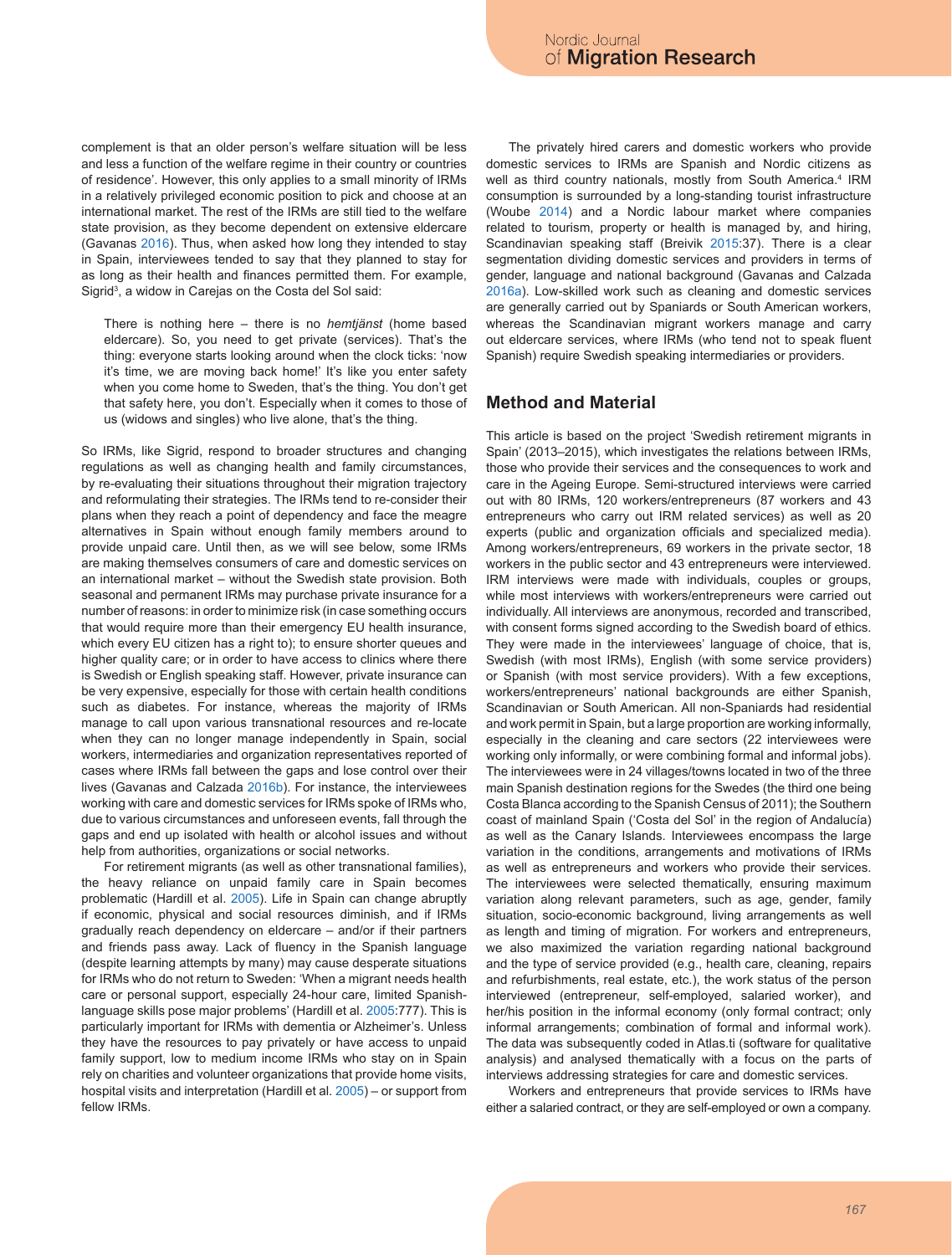The legal difference between being self-employed and owning a company in Spain has to do with the administrative procedures to be followed and economic obligations in case of bankruptcy; also, the selfemployed workers can own a company without having to hire workers. However, I distinguish between self-employed workers that do not hire or subcontract the work of others (named 'self-employed') and those that have employees or subcontract work (named 'entrepreneurs'). This distinction proves to be important in the lives of interviewees. Among the self-employed, there are those who work formally (registered as self-employed workers and paying taxes and social security contributions) or informally (not registered or paying taxes).

For this article, I have specifically focused on those parts of interviews that covered issues on moral and (in)formal strategies as well as relations relating to care and domestic services. The semistructured interview guide to both IRMs and workers/entrepreneurs regardless of the type of service included questions on (experienced or observed) care and domestic service strategies of IRMs; although some of the 'younger' and/or healthier IRM interviewees might not have faced these issues yet, but could still relate to experiences of parents and friends. Interviews lasted for 1 to 2 hours and IRM as well as worker and entrepreneur interviewees were contacted through local associations, businesses as well as the networks of social centres such as the Swedish Church, but also through 'street approach' walking up to IRMs in different residential areas (including camping sites), cafes and meeting spots around town as well as through advertisements in Swedish contact zones. The interview questions to both groups of interviewees had three parts: first, a demographic part; secondly, questions about the migration trajectory; and thirdly, experiences concerning developments in the IRM field.

# **Moral economy from the perspective of Swedish IRMs**

I argue that the ways in which IRMs manage social and consumer relations is best understood through the concept of moral economies, a theoretical approach that previously has not been associated with the field of IRM studies. Below, I will firstly describe the workings of moral economies between fellow IRMs, followed by a description of the ways in which moral economies are articulated between IRMs and service providers and intermediaries.

### *1) Relations between fellow IRMs*

Interviewees especially value the solidarity and care between IRMs and seek a social life they are lacking in Sweden; this theme keeps resurfacing in interviews. Within their social networks, the IRMs check up on each other and help in emergencies, for instance by means of phone chains. However, none of the initiatives I came across during fieldwork, in neither the Canary Islands nor the Costa del Sol, had become substantial enough to persist over time. This lack of collective capability can also become a source of disappointment, especially for the IRMs who are single or widowed, whose friends have passed away or moved back to Sweden. Paradoxically, IRMs' individualist pursuits as independent international consumers, thus, intertwine and sometimes clash with forming collectivist moral economies in Spain.

Like the British IRMs in Spain, the Swedish IRM interviewees maintain an ethos of helping each other out and being 'like a family' (King et al. 2000:148-152, Oliver 2008:113). For instance, a Spanish speaking IRM on Isla del Sol provides unpaid services to the IRM community by translating Spanish news ('a hobby that costs money'), accompanying IRMs to doctors, dealing with IRMs who die and their mourning relatives and helping IRMs' with computers (he initially tried to charge 20 euros per hour but it turned out not to be popular). Interviewees who have been around longer and master the Spanish language speak of mediating for recently arrived IRMs. One interviewee even described this claim of solidarity in terms of military service; an obligation that is compulsory for the sake of migrant community during a certain phase or generational period. Yet other interviewees were disappointed, claiming that fellow IRMs and Swedish organizations like the Swedish Church, weren't helping enough.

IRMs may volunteer to keep themselves busy, to get to meet people, to feel useful or because they (also) need some extra income (O'Reilly 2000). This widespread work by IRMs within the IRM community is part of the unregulated and informal economy, which blurs with the formal economy in the sense that those who are working formally (IRMs as well as not-yet-retired workers) at real estate agencies, restaurants and so on, are often involved in the informal economy in the form of labour or exchange of goods (O'Reilly 2000:122f). All these aspects are encompassed by moral economy, which helps us understand what is going on and how IRMs cope in flexible systems and liquid communities.

There are IRMs who work informally for other IRMs, providing care and intermediary services (O'Reilly 2000:122f, Woube 2013). In addition, at Swedish organizations, those volunteering are often IRMs who help other IRMs with 'everything' out of solidarity – especially IRMs who have lived in Spain for many years and speak Spanish fluently. One IRM interviewee on Isla del Sol spoke at length of the many benefits of an IRM care network. This not only enables IRMs to stay active and independent, but also replaces the need for family help among those IRMs who are widows, widowers or single.

### *2) Relations between IRMs and service providers and intermediaries (formal, as well as informal)*

In addition to the IRMs helping each other, there are intermediaries also in the IRM areas, that is, the workers and entrepreneurs catering to IRMs with domestic and care services, hair salons, real estate agencies, cafés and so on, who help IRMs out with 'everything' for no extra charge, for example, driving them to and from the airport, translating letters from the Spanish authorities and companies, dealing with staff at medical facilities and so on.

In terms of what is available, when IRMs require cleaning services, there are formal companies as well as informal services for 5–10 euros per hour, obtained through word of mouth in social networks. IRMs legitimize their use of informal options in a number of ways: that is how things work in Spain; it is cheaper (i.e., salary levels are lower in Spain); there is such high unemployment here; the worker is a friend of a friend and we are helping out by hiring him/her; the Spaniards are more interested in informal arrangements. It is not uncommon for IRM interviewees to rationalize these practices with the moral benefit of 'helping out' someone unemployed or poor by consuming their services. For example, a female IRM in Torremoros on the Costa del Sol hires a cleaner recommended by her Swedish hairdresser; a Chilean woman married to a Swedish man. The worker cleans her house once a week and her Swedish IRM neighbours use her services too. They all pay her informally in order to 'help her out' financially – 'that's what it's like here,' said this IRM interviewee. IRMs may combine cleaners (who tend to speak Spanish only, and possibly some English)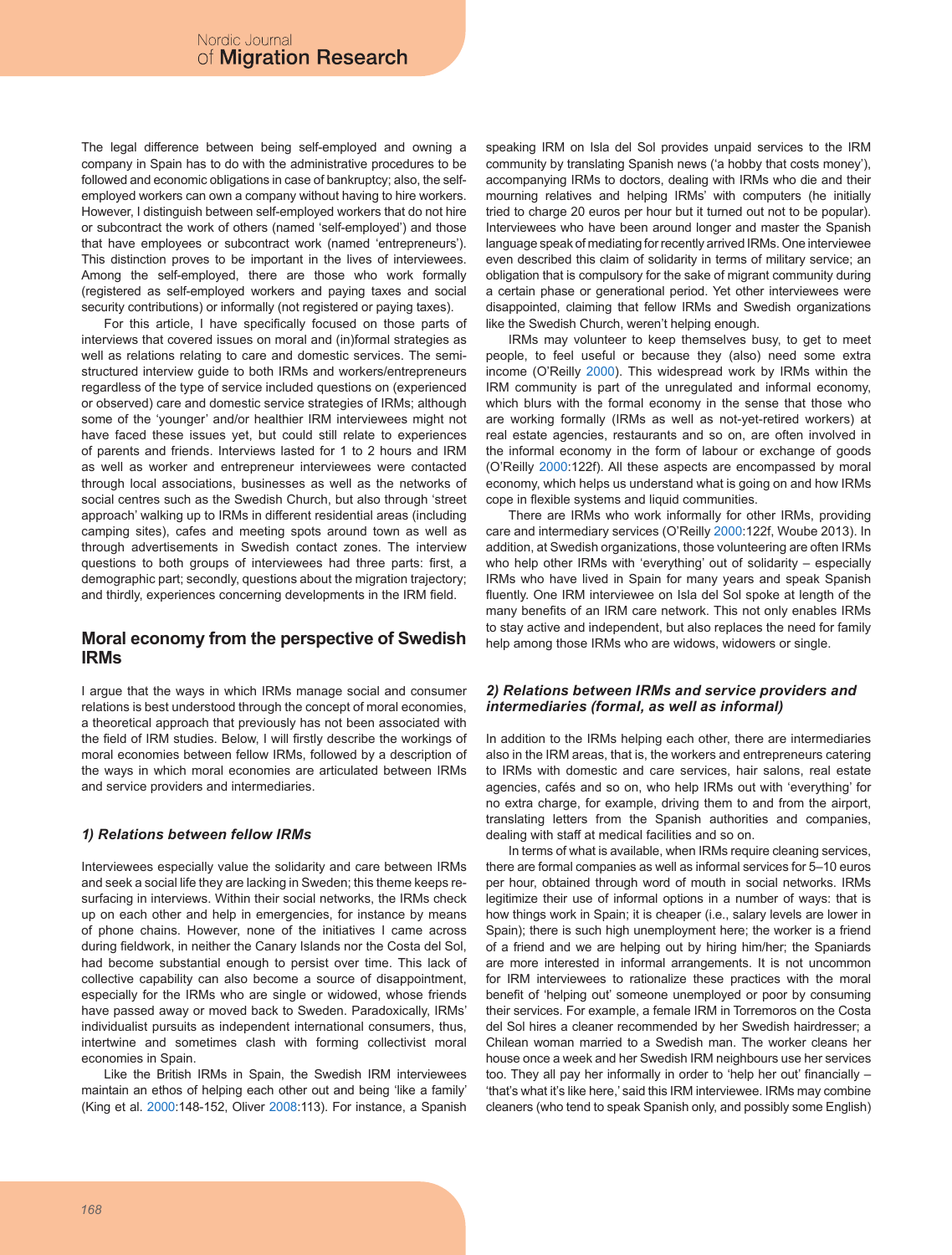with a Swedish speaking caregiver who they hire formally or informally at a rate of 15–20 euros per hour. For instance, a Swedish ex-nurse in Guadamecer on Costa del Sol offers home care services informally to the Swedish IRMs for 15 euros per hour during weekdays (20 during weekends) and also recommends informal Spanish cleaners when IRMs need to supplement her services. However, she said that most IRMs have already hired a Spanish cleaner informally before they contact her. In Sweden, hiring domestic workers informally would have been extremely controversial and crystallizing multiple issues around consumer and employer morality (Gavanas 2006), but in Spain, other moral rationalities in line with 'Spanish' informal practices had become normalized among the Swedish IRMs. Interviewees often discussed informal domestic services (called *svart* 'black' services in Swedish) as a taken for granted standard among the Swedish IRMs in Spain, with statements like: 'it is not black; it is pitch black', and 'in my circles, one pays cash, "*svart*" and it's a simpler process'. Among IRMs, Sabina was an exception of an interviewee who has mixed feelings about the informal labour market, which illustrates how IRMs are likely to relate to the 'Swedish' moral standards around informal care and domestic services, where, until recently, social democrat and feminist norms of employer morality have been prevalent (Gavanas and Calleman 2013):

*Interviewer: Are there no solutions for those retirees who would not like to move back, for those who would like to extend their time here?*

*Sabina*: I have heard that it is very difficult, you need to pay out of your own funds privately, to get help, someone who perhaps comes over and washes for you, does shopping, cleaning and those kinds of things. There is not the social safety here, like we have at home (in Sweden).

*Interviewer: And if you are ill and need someone who comes over to help out when you cannot do your cleaning and shopping?*

*Sabina:* Then I suppose I need to hire someone. If it is just temporary, I guess I have enough friends here who can come and help out. But the thing is that it is very easy to get cleaning ladies and those kinds of services. Unfortunately, in that case it is informally on these islands, but it is like that here since they have been tourist islands and most people work informally. That is why everyone has such low wages. […] This is a double-edged issue for me. I have been very involved in the Union, so I feel that their situation doesn't get better but at the same time one knows. Well, at least they get some money there! But it is still wrong because they never ever get on their feet.

In other words, as Sabina explained the ways in which domestic services are organized among IRMs in Spain, she also reflected upon moral implications from a 'Swedish' perspective, based on her professional background in the Swedish Union. Formally registered cleaningeldercare- and domestic service companies are also used by IRMs and tend to be much cheaper than the Swedish equivalent in Sweden (despite tax deductions), due to the low wage levels in Spain. However, according to the Spanish regulatory system for formal domestic service companies, it may be unclear to the customer whether the subcontractors are hired informally or not: whether the subcontracting self-employed workers pay taxes and social security fees.

The importance of trust, personal recommendations and social networks in selecting domestic service providers increase tendencies towards informal alternatives. When it comes to cleaning services, informal workers may compete by offering lower prices, but not when it comes to services where language skills in Swedish are required, such as for eldercare services. For instance, a Swedish entrepreneur in Guadamecer on Costa del Sol said that the informal market used to be a big competition for her company. She claimed that IRMs can hire a cleaner informally, but they will never hire someone informally for important matters such as going to the doctor. For this matter, they prefer not to take the risk and instead they hire a formally registered company like hers. One interviewee, the head of a company that provides domestic services for Swedish IRMs in Andalusia, said: 'I dare not send one of my workers to any household for cleaning services, because I know shortly an informal worker would offer to do the same job for 5 euros an hour'. She was annoyed with informal competitors who offer cleaning services for half the normal salary: 'You know how much effort it will take to raise these salaries? We live in a banana republic'. Competition with the informal market for cleaning jobs led her to abandon this area of services, and concentrate on eldercare services where demand for Swedish speaking staff is higher among IRM customers. In sum, the relations between IRMs, and between IRMs and care and domestic service providers, all blend into a moral economy where cheaper informal alternatives for domestic services and eldercare are easily available and generally (with few exceptions like Sabina), normalized among the Swedish IRMs as an acceptable option.

## **Moral economy from the perspective of service providers**

When it comes to paid labour (for instance migrant or Spanish domestic workers and carers working formally or informally) a moral aspect is reflected in the workers' and entrepreneurs' preference for clients and employers who are considered good, just and treat them with respect rather than necessarily paying much more than other potential clients or employers (Näre 2012:407). While the moral discourses of IRMs may draw upon notions of solidarity and obligation between fellow nationals or migrants, the providers who participate in moral economy with IRMs approach its relations differently while pursuing the Swedish customers or employers as part of a strategy for economic subsistence. From the perspectives of workers (Spanish and others) interviewed for this project, the Swedish IRMs had a good reputation compared to other customers because they were generally considered 'grateful' and respectful. In other words, these workers selected the Swedish IRMs as customers out of other reasons than necessarily paying higher rates for their services.

For instance, a Uruguayan woman working informally as a cleaner and carer said that she would never work for Spaniards. She does not like the 'Spanish manners', she said she values respect, and sometimes Spanish people do not respect workers as professionals. Scandinavians are exactly the opposite according to this interviewee; they are very respectful. She communicates in English with them, and she feels more comfortable around them. For another example, a Spanish woman working as a cleaner and carer at a formal company on Isla del Sol said that Swedes and Spaniards are different as clients. Swedes are demanding but very polite, but Spaniards have a ruder way of demanding things.

There was a preference for Swedish companies as employers and customers among worker interviewees of all national backgrounds (Swedish, Spanish and South American). For instance, one Spanish cleaner in Guadamecer said that working for Spaniards and Swedes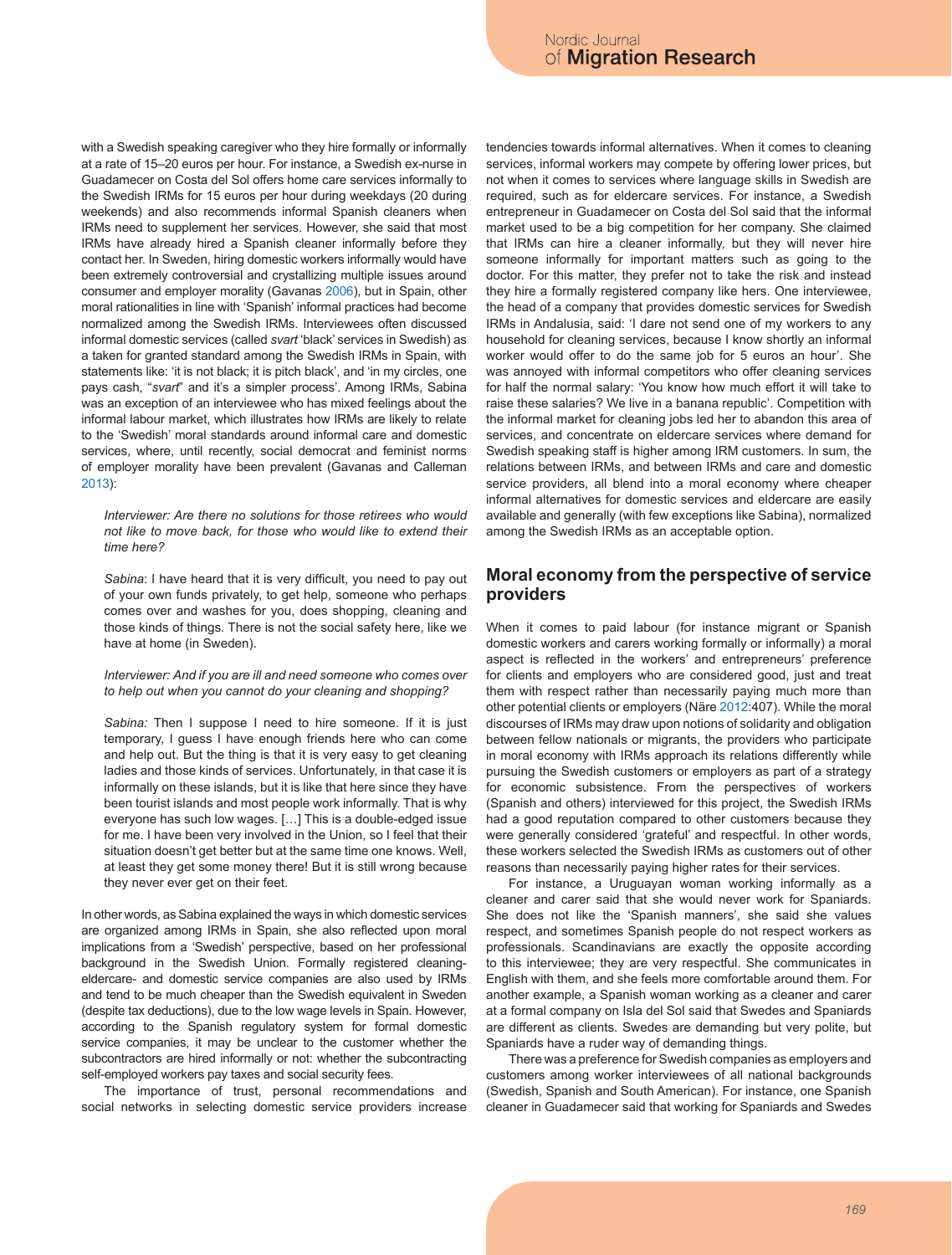is completely different. She felt that Swedish people value her work and that makes her feel good. They are very respectful when they tell her to do something differently. Some joke and tell her that they want her with them in Sweden. They are very 'grateful'.

Thus, one aspect to moral economy is the personalized obligations and interactions between providers and customers of domestic and care services. For instance, care and domestic workers may feel like part of their customers' families. For such reasons, the migrant Swedish carer Mia felt that it is 'a matter of principle to take time for the elderly' – which in practice entails she does not charge for all her work. In another example, the migrant Swedish care worker Martin considers his business partly driven by voluntarism:

The business is not profitable, most of it is solidaristic. If I wasn't the kind of person I am, I wouldn't do this.

Furthermore, among intermediaries, the entrepreneurs or migrant workers with a background in Sweden and/or family relations in Sweden, there are those who express a wish to help the Swedish IRMs out of obligation or compassion: to symbolically 'return' help that one has received oneself in a similar situation, for example, as a migrant in Sweden. For instance, a Swedish hair dresser on Costa del Sol said his hair salon works as an information centre, he helps the Swedish IRMs out with everything: buying medicines, going to the doctors, finding an apartment, renting out apartments, finding work, employing a cleaner and so on. He never charges for his intermediary services, he does it out of solidarity and says it is because he knows all too well what it is like to arrive somewhere as a migrant and in need of help.

The moral economy and its tendencies for unpaid work may eventually further the workers' and entrepreneurs' financial interests, but it may also become a burden for providers with weak positions in the labour market. The IRMs' continued existence in Spain is conditioned by the segmentation, unemployment and precarity of the Spanish labour markets in tourist regions: workers with low wages and 'flexible', unpredictable, insecure and partly informal working conditions (Gavanas and Calzada 2016a). Workers from outside the EU, in low paid and informal work, are those in the most vulnerable positions within the global political and moral economy.

# **Concluding discussion: linking moral and political economy**

Bauman describes precarity, uncertain old-age prospects, as well as a deepening imbalance between individual freedom and security as one of the consequences of the accelerating liquefaction of modern life (2012:170). The Swedish IRMs, and the volunteers, workers and entrepreneurs that cater to them, clearly illuminate how moral economy is filling the gaps between unstable and shifting institutions such as family, state and market. In other words, the empirical results of this article allow for an analysis of what happens when retirees from a Scandinavian welfare state (traditionally with one of the highest rates of public provision in Europe) find themselves in a privatized situation abroad – without access to unpaid family care by relatives or public Swedish eldercare. Subsequently, this article makes an important contribution to the knowledge on International Retirement Migration – empirically as well as by theorizing the connections between moral economies and transnational care gaps. In IRM communities, the provider-recipient relations are characterized by obligations, gratitude, respect and solidarity. These non-monetary aspects of market

relations may provide a sense of community (belonging to the same international and localized social networks) and personalized labour relationships. The moral economy among and around IRMs also has financial aspects, being enmeshed with market oriented exchanges and strategies for survival. Based on ideas and rationalizations of community based solidarity and altruism, the moral economy facilitates the workings of market relations while serving as a strategy to mitigate gaps between market, family and state provision.

Moral economy in the destination communities of IRMs crystallize major developments in the international and intergenerational distribution of labour, social rights and mobility. To IRMs, the moral economy they are a part of in Spain becomes the socially active and solidaristic alternative to life in Sweden, which is considered less socially active and less solidaristic. Some IRMs mobilize unpaid volunteer care networks where the IRMs provide care to each other but are often frustrated in the process. Moral economies are also filling the void in the absence of the Swedish welfare state (or any type of public provision for IRMs who are registered as Swedish taxpayers while in Spain): care by the community.

Simultaneously, formal and informal providers of care and domestic services have different inroads to the moral economy with IRMs. Among all who participate, some pay a higher price than others. Those who have the most disadvantaged conditions in IRM destinations are the unskilled workers struggling with unemployment or temporary contracts and migrant workers – especially from outside the EU -- because their salaries and social rights are the lowest and their risks of poverty are higher. They are also part of a moral economy where personal relations of respect and family like exchanges matter.

In sum, the transnational strategies for care and services by the Swedish IRMs illuminate how markets are shaped by, and shape, individual and collective moral norms which interact with wider processes of privatization, informalization and socio-economic stratification.

**Anna Gavanas**, PhD and Associate professor, is a social anthropologist, most recently involved in research on Swedish retirement migrants in Spain. Her research covers a wide range of areas, including migration, policy anthropology, welfare states and working life.

# **Notes**

- 1. This article is funded by two agencies: the Swedish Research Council [VR Dnr 421-2012-675] and the Swedish Research Council for Health, Working Life and Welfare (FORTE) [FAS Dnr 2012-0223]. For transcriptions and assistance, I am indebted to Virginia Paez and Gunilla Rapp. I would also like to thank Dr Ines Calzada, who has been a co-member of this project and part of planning the research and carrying out the fieldwork. In addition, I would like to thank two anonymous reviewers as well as the editors for helping me to improve the text.
- 2. SINK refers to Special Income Tax for Non-Residents. The previous percentage 25% was changed to 20% as of January 2014
- 3. To preserve the anonymity of interviewees, all names of people and locations are pseudonyms.
- 4. It is unclear whether there is a preference for South American domestic workers among Swedish IRMs or whether the prevalence of these national backgrounds have to do with the establishment over time of specific migrant networks.